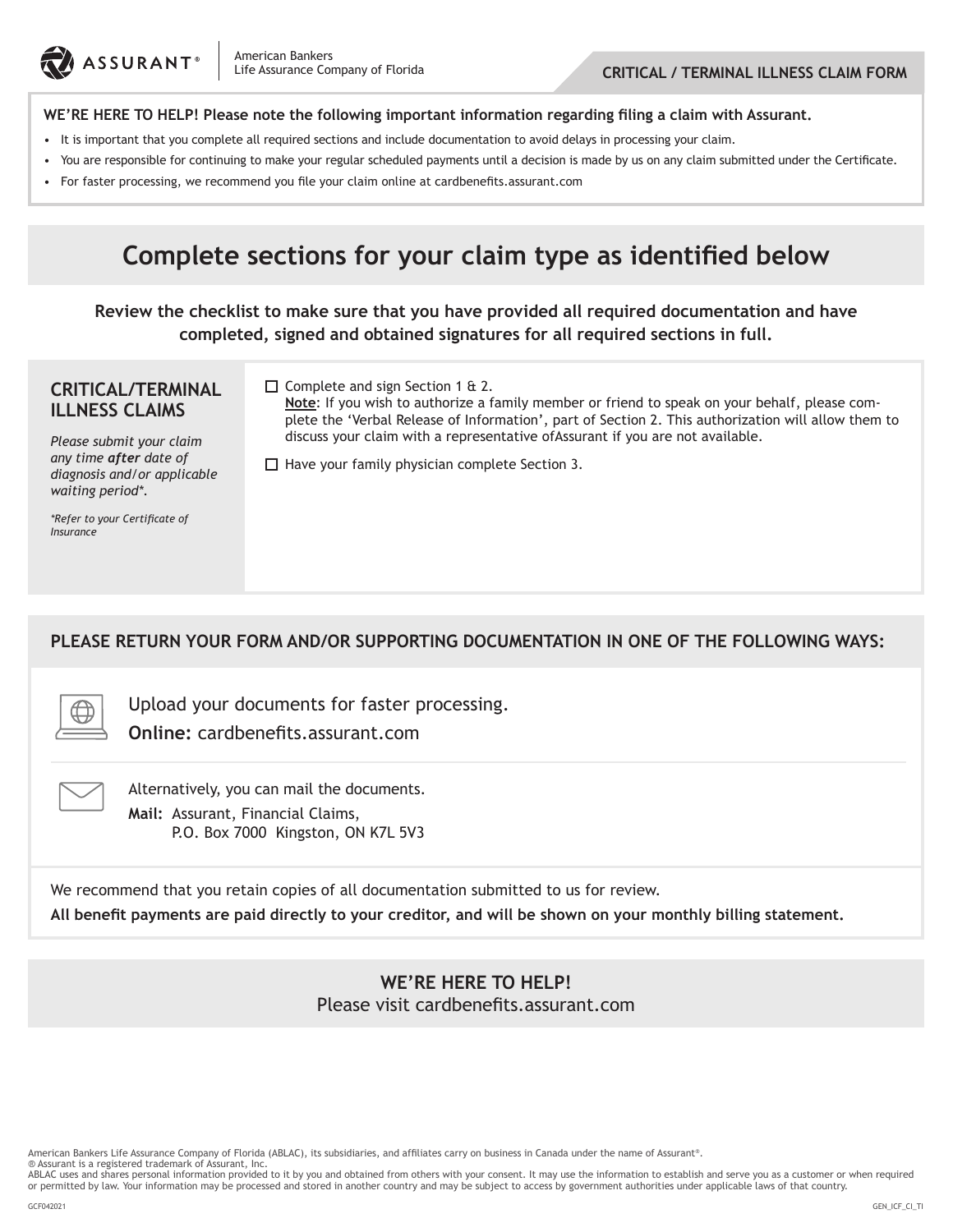

### **SECTION 1**

 **FOR FASTER CLAIM PROCESSING:** Please complete form, save file and upload to cardbenefits.assurant.com

|                                                                |                      |                                | PRIMARY CARDHOLDER INFORMATION Please complete for all claims being submitted |  |                                                        |  |  |  |                                    |           | Critical/Terminal Illness |     |  |
|----------------------------------------------------------------|----------------------|--------------------------------|-------------------------------------------------------------------------------|--|--------------------------------------------------------|--|--|--|------------------------------------|-----------|---------------------------|-----|--|
| CREDITOR NAME (GROUP POLICYHOLDER)                             |                      |                                |                                                                               |  |                                                        |  |  |  |                                    |           |                           |     |  |
| CHECK HERE IF YOU ARE FILING A CLAIM FOR MORE THAN ONE ACCOUNT |                      |                                |                                                                               |  |                                                        |  |  |  |                                    |           |                           |     |  |
| PLEASE LIST ALL ACCOUNT NUMBERS                                |                      |                                |                                                                               |  |                                                        |  |  |  |                                    |           |                           |     |  |
|                                                                |                      |                                |                                                                               |  |                                                        |  |  |  |                                    |           |                           |     |  |
| <b>NAME OF PRIMARY CARDHOLDER</b>                              |                      |                                |                                                                               |  |                                                        |  |  |  |                                    |           |                           |     |  |
| <b>LAST NAME</b>                                               |                      |                                | FIRST NAME, MIDDLE INITIAL                                                    |  |                                                        |  |  |  | DATE OF BIRTH<br><b>MM</b>         | <b>DD</b> | <b>YYYY</b>               | AGE |  |
| PREFERRED METHOD OF CONTACT                                    | <b>EMAIL ADDRESS</b> |                                |                                                                               |  |                                                        |  |  |  |                                    |           |                           |     |  |
| $\Box$ MAIL $\Box$ EMAIL                                       |                      |                                |                                                                               |  |                                                        |  |  |  |                                    |           |                           |     |  |
| <b>ADDRESS</b>                                                 |                      |                                |                                                                               |  |                                                        |  |  |  |                                    |           |                           |     |  |
| <b>STREET</b>                                                  | <b>CITY</b>          | <b>PROVINCE</b><br>POSTAL CODE |                                                                               |  | <b>CONTACT TELEPHONE NUMBER</b>                        |  |  |  |                                    |           |                           |     |  |
|                                                                |                      |                                |                                                                               |  |                                                        |  |  |  |                                    |           |                           |     |  |
| <b>NAME OF CLAIMANT</b>                                        |                      |                                |                                                                               |  |                                                        |  |  |  |                                    |           |                           |     |  |
| <b>LAST NAME</b>                                               |                      | FIRST NAME, MIDDLE INITIAL     |                                                                               |  | <b>DATE OF BIRTH</b><br>YYYY<br><b>DD</b><br><b>MM</b> |  |  |  | RELATIONSHIP TO PRIMARY CARDHOLDER |           |                           |     |  |

### **SECTION 2**

### AUTHORIZATION AND CLAIMS ASSISTANCE Please certify that the information given here is true and correct.

I AUTHORIZE any current or former employer, worker's compensation body, physician, hospital, clinic, insurance company, law enforcement agency, fire department, or other entity or person, including the group policyholder, that has any personal, financial or medical records or knowledge in regard to the claimant/deceased, to release and provide full details (including furnishing copies) of all available personal, financial and medical information records and knowledge, including prior medical history, toxicological or pathological findings<br>which they may possess to the above administrator, its re-insurer, or their respective agents.

The information is to be used in the evaluation of an insurance claim and for the purposes relating to such claim. This consent shall be valid during the continuation of such claim. I also authorize the insurer, its authorized administrator, its re-insurers, the group policyholder and their respective agents to exchange and or transmit information concerning this claim to the organization listed above as necessary to evaluate this claim.

I understand that in executing this authorization, I waive the right for such information to be privileged. A photocopy of this authorization shall be considered as effective and valid as the original.

I confirm and understand that the information provided is true and accurate to the best of my knowledge. This claim shall be void if, whether before or after the loss, I concealed or misrepresented any facts, or if any documents submitted have concealed or misrepresented any fact or circumstance concerning this claim.

By checking this box, I acknowledge that the above statement is true as of

CLAIMANT SIGNATURE DATE MM DD YYYY

#### **VERBAL RELEASE OF INFORMATION**

Customer privacy and the protection of private and confidential information is important to us. We do understand that in some cases, a claimant may wish to have someone speak to Assurant on their behalf. Please complete this authorization section if you wish to have another individual discuss the details of your claim. Without this authorization we are unable to speak to anyone other than the claimant.

I give my authorization to Assurant to speak to

who is my \_\_\_\_\_\_\_\_\_\_\_\_\_\_\_\_\_\_\_\_\_\_\_\_\_\_\_\_\_\_\_\_\_\_\_\_\_\_\_\_\_\_\_\_\_\_\_\_, with regard to my claim.

By checking this box, I acknowledge that the above statement is true as of

**CLAIMANT SIGNATURE DATE** MM DD YYYY

American Bankers Life Assurance Company of Florida (ABLAC), its subsidiaries, and affiliates carry on business in Canada under the name of Assurant®.

® Assurant is a registered trademark of Assurant, Inc.<br>ABLAC uses and shares personal information provided to it by you and obtained from others with your consent. It may use the information to establish and serve you as a or permitted by law. Your information may be processed and stored in another country and may be subject to access by government authorities under applicable laws of that country.